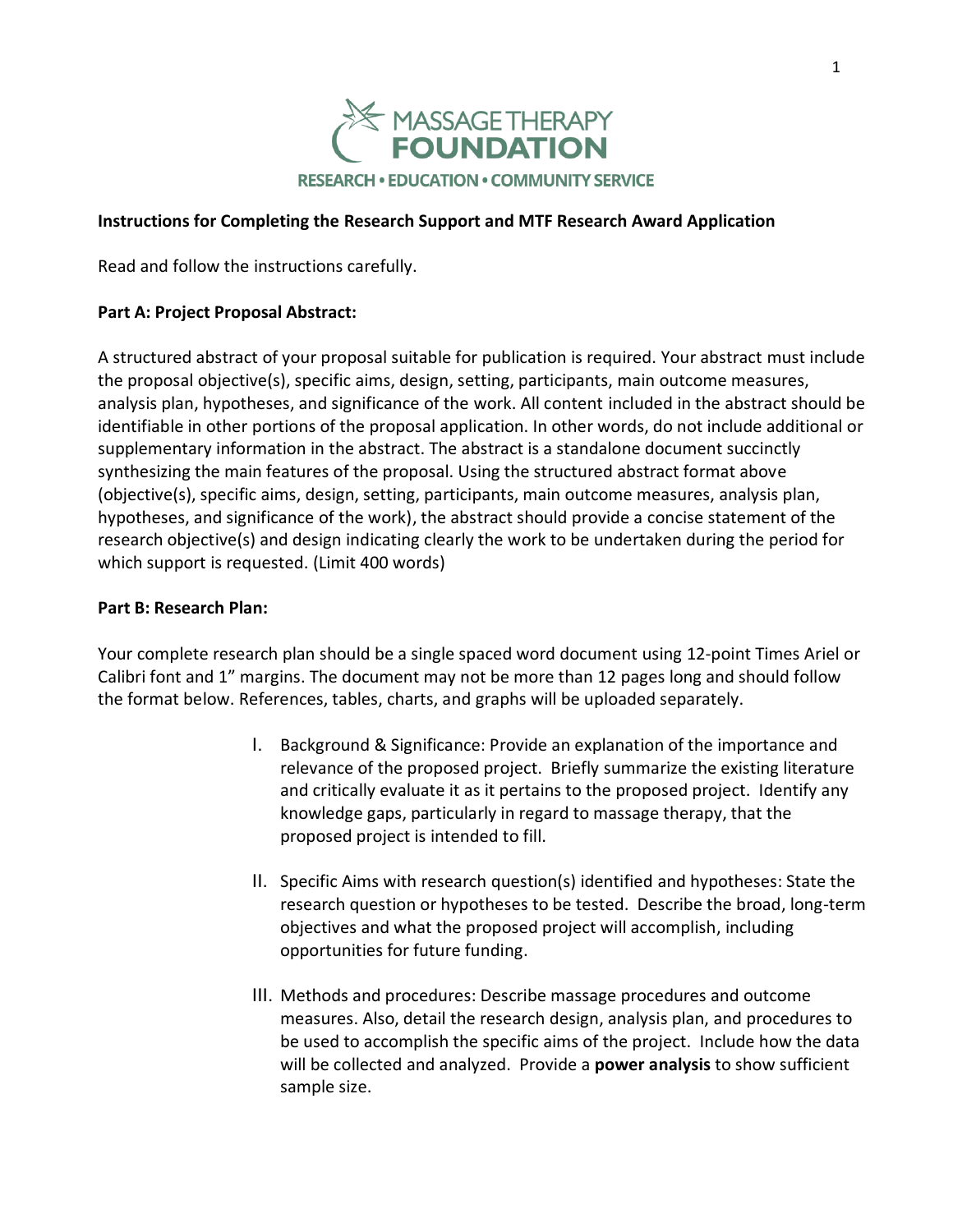IV. Recruitment Plan and Timeline: Describe a detailed recruitment plan for participants, as well as all measures to be used. Include a recruitment timeline. Discuss any potential difficulties or limitations of the proposed procedures as well as back-up plans should issues arise. Include a description of the research population, any inclusion and exclusion criteria, how subjects will be recruited, consent procedures, potential risks and benefits to subjects, and possible bias/conflict of interest and how it will be avoided.

Timeline: Provide a proposed sequence or timetable for completion of the project. Include realistic estimates for training personnel, ordering equipment/supplies, recruiting subjects, data collection and analysis, and writing the final report and article for publication.

- V. References: Attach a separate document containing all literature cited in the text. All references should be both current and pertinent.
- VI. Charts & Graphs: Due to the nature of the online submission form charts & graphs may lose their formatting if pasted in. Please attach these as a separate documents in the corresponding location.

## **Part C: Researchers and Personnel:**

For each of the identified staff below, please indicate the tasks of each researcher, collaborator, and massage therapist and the percentage of time spent on each task. Additional details are requested regarding the principle investigator and key members of the collaborative team below. Percentage of time allotted to each task is based on a 40-hour work week. For example, if a task required 2 hours of time per week, 2 divided by 40 is equal to 5%. Thus the amount requested should equal 5% of the individual's salary.

**Principal Investigator**: Please attach a complete resume or C.V. for the Principal Investigator; a NIH biosketch is also acceptable. Include a personal statement that highlights research contribution or activities, overall research program, and capacity to successfully implement, complete and disseminate the proposed research. The CV should include a list of past or current research activities, including the title, role on the project, and source of funding.

**Collaborator:** Please provide a complete resume, or C.V. or biosketch for each collaborator. If you have more than one Collaborator, please attach the resumes as one file. Include a personal statement that highlights research contribution or activities, overall research program, and capacity to successfully implement, complete and disseminate the proposed research. The CV should include a list of past or current research activities, including the title, role on the project, and source of funding.